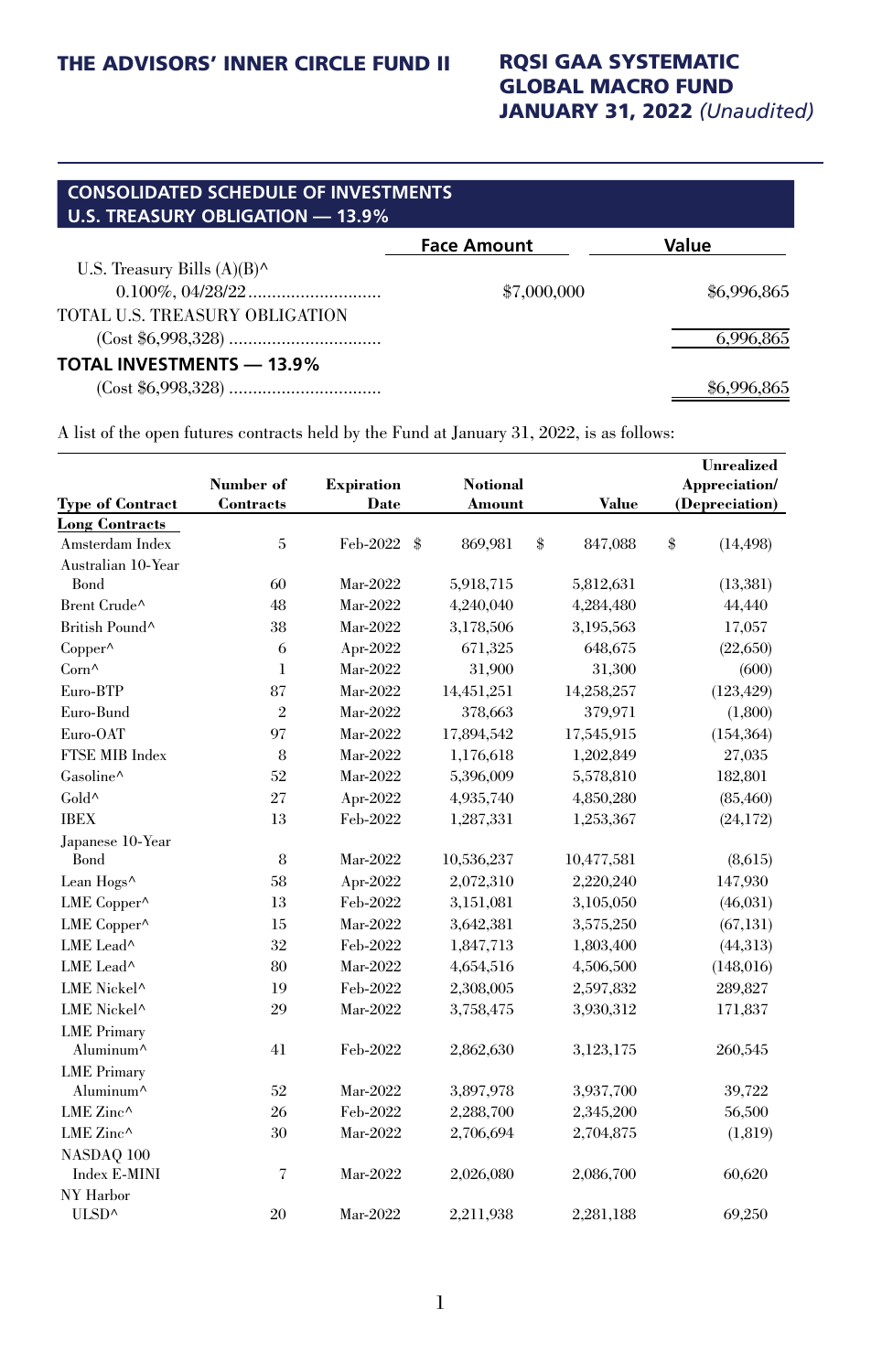### GLOBAL MACRO FUND JANUARY 31, 2022 *(Unaudited)*

|                         |                          |                   |      |                 |                     | <b>Unrealized</b> |
|-------------------------|--------------------------|-------------------|------|-----------------|---------------------|-------------------|
|                         | Number of                | <b>Expiration</b> |      | <b>Notional</b> |                     | Appreciation/     |
| <b>Type of Contract</b> | Contracts                | Date              |      | Amount          | Value               | (Depreciation)    |
| NYMEX Cocoa^            | 10                       | Mar-2022          | - \$ | 252,390         | \$<br>252,800       | \$<br>410         |
| Platinum <sup>^</sup>   | 20                       | Apr-2022          |      | 964,455         | 1,020,800           | 56,345            |
| Silver^                 | 18                       | Apr-2022          |      | 2,085,100       | 2,015,370           | (69, 730)         |
| Soybean^                | 26                       | Mar-2022          |      | 1,776,638       | 1,937,650           | 161,012           |
| Soybean Meal^           | 29                       | Mar-2022          |      | 1,163,960       | 1,214,810           | 50,850            |
| SPI 200 Index           | 35                       | Mar-2022          |      | 4,443,163       | 4,249,008           | (150, 578)        |
| Sugar No. 11^           | $\overline{\mathcal{U}}$ | Mar-2022          |      | 145,746         | 142,845             | (2,901)           |
| WTI Crude Oil^          | 61                       | Feb-2022          |      | 5,225,910       | 5,377,150           | 151,240           |
|                         |                          |                   | \$   | 124,452,721     | \$<br>124,794,622   | \$<br>807,933     |
| <b>Short Contracts</b>  |                          |                   |      |                 |                     |                   |
| <b>AUD USD</b>          |                          |                   |      |                 |                     |                   |
| Currency                | (33)                     | Mar-2022 \$       |      | (2,377,155)     | \$<br>(2, 334, 585) | \$<br>42,570      |
| CAC40 10 Euro           |                          |                   |      |                 |                     |                   |
| Index                   | (41)                     | Feb-2022          |      | (3,304,404)     | (3,222,671)         | 60,502            |
| <b>CAD</b> Currency     | (43)                     | Mar-2022          |      | (3,367,385)     | (3,386,035)         | (18,650)          |
| Canadian 10-Year        |                          |                   |      |                 |                     |                   |
| Bond                    | (1)                      | Mar-2022          |      | (109, 216)      | (109, 428)          | (212)             |
| Coffee C^               | (24)                     | Mar-2022          |      | (2,082,281)     | (2,115,900)         | (33, 619)         |
| Cotton No. 2^           | (1)                      | Mar-2022          |      | (61,020)        | (63, 785)           | (2,765)           |
| DAX Index               | (6)                      | Mar-2022          |      | (2,571,928)     | (2,595,830)         | (7,202)           |
| <b>Euro FX 2022</b>     | (24)                     | Mar-2022          |      | (3,386,206)     | (3,376,050)         | 10,156            |
| Euro STOXX 50           | (31)                     | Mar-2022          |      | (1,431,784)     | (1,442,873)         | (26)              |
| FTSE 100 Index          | (46)                     | Mar-2022          |      | (4,686,296)     | (4,575,873)         | 53,940            |
| Hang Seng Index         | (7)                      | Feb-2022          |      | (1,094,819)     | (1,071,136)         | 22,297            |
| Japanese Yen            | (36)                     | Mar-2022          |      | (3,936,113)     | (3,914,550)         | 21,563            |
| Live Cattle^            | (58)                     | May-2022          |      | (3,259,930)     | (3,352,980)         | (93,050)          |
| LME Copper^             | (13)                     | Feb-2022          |      | (3, 121, 488)   | (3,105,050)         | 16,438            |
| LME Copper^             | (6)                      | Mar-2022          |      | (1,452,706)     | (1,430,100)         | 22,606            |
| LME Lead^               | (32)                     | Feb-2022          |      | (1,841,944)     | (1,803,400)         | 38,544            |
| LME Lead^               | (41)                     | Mar-2022          |      | (2,381,649)     | (2,309,581)         | 72,068            |
| LME Nickel <sup>^</sup> | (19)                     | Feb-2022          |      | (2,310,450)     | (2,597,832)         | (287, 382)        |
| LME Nickel <sup>^</sup> | (24)                     | Mar-2022          |      | (3,237,067)     | (3,252,672)         | (15,605)          |
| <b>LME</b> Primary      |                          |                   |      |                 |                     |                   |
| Aluminum^               | (41)                     | Feb-2022          |      | (2,807,275)     | (3, 123, 175)       | (315,900)         |
| <b>LME</b> Primary      |                          |                   |      |                 |                     |                   |
| Aluminum <sup>^</sup>   | (26)                     | Mar-2022          |      | (1,961,821)     | (1,968,850)         | (7,029)           |
| LME Zinc $\wedge$       | (26)                     | Feb-2022          |      | (2,253,456)     | (2,345,200)         | (91, 744)         |
| LME Zinc^               | (19)                     | Mar-2022          |      | (1,694,863)     | (1,713,088)         | (18,225)          |
| Long Gilt 10-Year       |                          |                   |      |                 |                     |                   |
| <b>Bond</b>             | (112)                    | Apr-2022          |      | (18,681,619)    | (18,370,681)        | 144,689           |
| Natural Gas^            | (2)                      | Feb-2022          |      | (82, 190)       | (97, 480)           | (15,290)          |
| Nikkei 225 Index        | (4)                      | Mar-2022          |      | (951, 482)      | (940,216)           | 5,737             |
| $S&P500$ Index          |                          |                   |      |                 |                     |                   |
| E-MINI                  | (7)                      | Mar-2022          |      | (1,544,388)     | (1,576,488)         | (32,100)          |
| S&P TSX 60              |                          |                   |      |                 |                     |                   |
| Index                   | (21)                     | Mar-2022          |      | (4,159,557)     | (4,218,999)         | (68, 384)         |
| Sovbean Oil^            | (20)                     | Mar-2022          |      | (718, 458)      | (777, 840)          | (59, 382)         |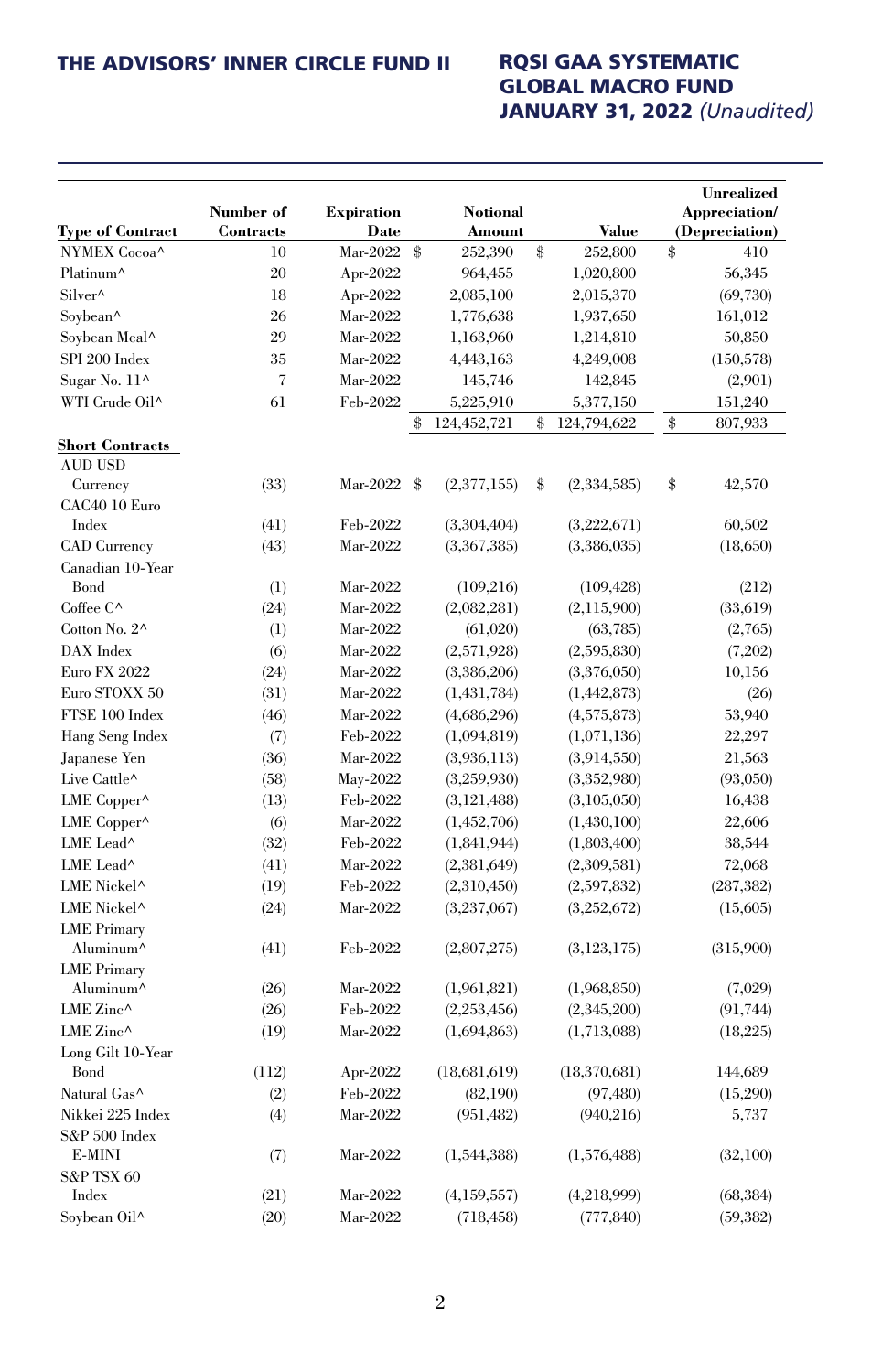# GLOBAL MACRO FUND JANUARY 31, 2022 *(Unaudited)*

| <b>Type of Contract</b>                               | Number of<br>Contracts | <b>Expiration</b><br>Date | <b>Notional</b><br>Amount |    | Value        | Unrealized<br>Appreciation/<br>(Depreciation) |
|-------------------------------------------------------|------------------------|---------------------------|---------------------------|----|--------------|-----------------------------------------------|
| $U.S. 10$ -Year<br><b>Treasury Notes</b><br>U.S. Long | (284)                  | Mar-2022 $$$              | (36,338,766)              | \$ | (36,343,125) | \$<br>(4,359)                                 |
| Treasury Bond                                         | (15)                   | Mar-2022                  | (2,324,656)               |    | (2,334,375)  | (9, 719)                                      |
| Wheat <sup>^</sup>                                    | (46)                   | Mar-2022                  | (1,835,763)               |    | (1,750,875)  | 84,888                                        |
|                                                       |                        |                           | \$<br>121,368,135)        | S  | 121,620,723) | \$<br>(484, 645)                              |
|                                                       |                        |                           | 3,084,586                 |    | 3,173,899    | 323,288                                       |

‡ The foreign exchange rate for the contract notional amounts are based on prevailing exchange rates on the date the respective contracts were opened.

For the period ended January 31, 2022, the quarterly average notional value of long contracts held was \$124,452,721 and the quarterly average notional value of short contracts held was \$(121,368,135).

Percentages are based on Net Assets of \$50,172,635.

- (A) Security, or a portion thereof, has been pledged as collateral on open futures contracts.
- (B) The rate shown is the security's effective yield at time of purchase.
- Security, or a portion thereof, is held by the RQSI GAA Systematic Global Macro Fund, Ltd., a wholly owned subsidiary of the Fund, as of January 31, 2022.
- AUD Australian Dollar
- BTP Buoni del Tesoro Poliennali
- CAC Cotation Assistee en Continu (continuous assisted quotation)
- CAD Canadian Dollar
- DAX Deutscher Aktien 30 Index
- FTSE Financial Times Stock Exchange
- IBEX International Business Exchange
- LME London Metal Exchange
- MIB Milano Indice di Borsa
- NASDAQ National Association of Securities Dealers and Automated Quotation
- NYMEX New York Mercantile Exchange
- OAT Obligations Assimilables du Trésor
- S&P Standard & Poors
- SPI Share Price Index
- STOXX Eurozone Stock Index
- TSX Toronto Stock Exchange
- ULSD Ultra-Low Sulfur Diesel
- USD United States Dollar
- WTI West Texas Intermediate

The following is a list of the level of inputs used as of January 31, 2022, in valuing the Fund's investments and other financial instruments carried at value:

| Investments in Securities       | l evel. |                          | Level 2 |                | devel 5 |  | Total    |
|---------------------------------|---------|--------------------------|---------|----------------|---------|--|----------|
| U.S. Treasury Obligation        |         | $\overline{\phantom{a}}$ |         | 6.996.865 \$   |         |  | .996.865 |
| Total Investments in Securities |         |                          |         | $6.996.865$ \$ |         |  | .996.865 |